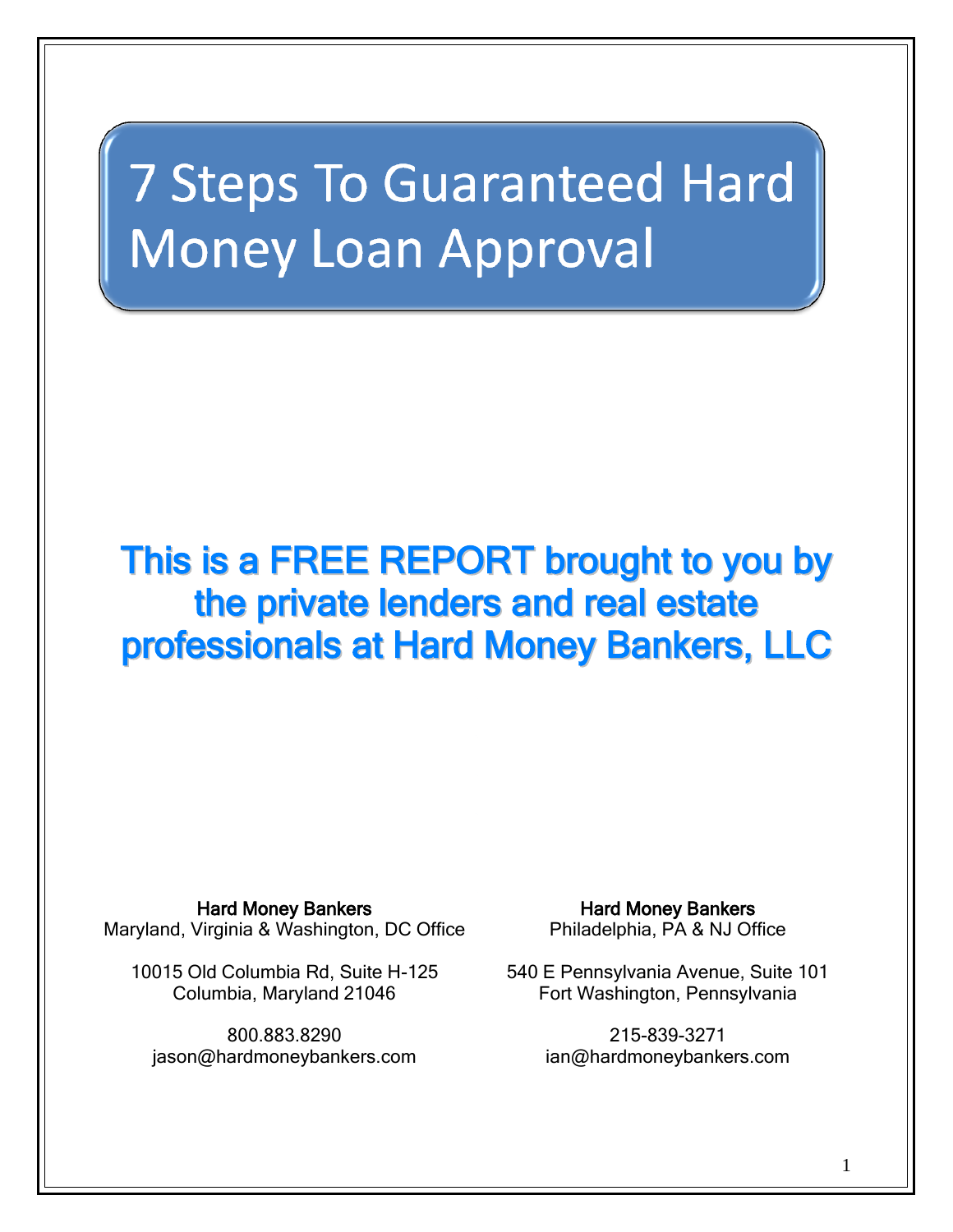### 7 Steps To Guaranteed Hard Money Loan Approval

Thank you for downloading this FREE report. This report is provided to you by Hard Money Bankers, LLC. This document may not be distributed, copied, or reproduced without express written consent from Hard Money Bankers, LLC, or its Attorneys.

The goal of this FREE report is to help you understand how to get the most out of your relationship with your hard money lender, how to make yourself and your loan irresistible to your hard money lender, and how to take your real estate investing to the next level.

#### Some Key Points in This Report

- What Is Hard Money?
- Who Uses Hard Money Loans?
- What Do Hard Money Lenders Do?
- How Does a Hard Money Lender Evaluate a Loan Proposal?
- How Do You Guarantee Loan Approval?
- Insider Tips From the Front Lines

#### What Is a Hard Money / Private Mortgage Loan?

Hard Money is technically defined as "a conservative loan made against hard assets." A "Hard Money" loan (also referred to as an "Equity-Based Loan," "Private Money," "Special Circumstances Financing," or a "Bridge Loan") is a loan that is offered when a conventional loan may not fit the borrower's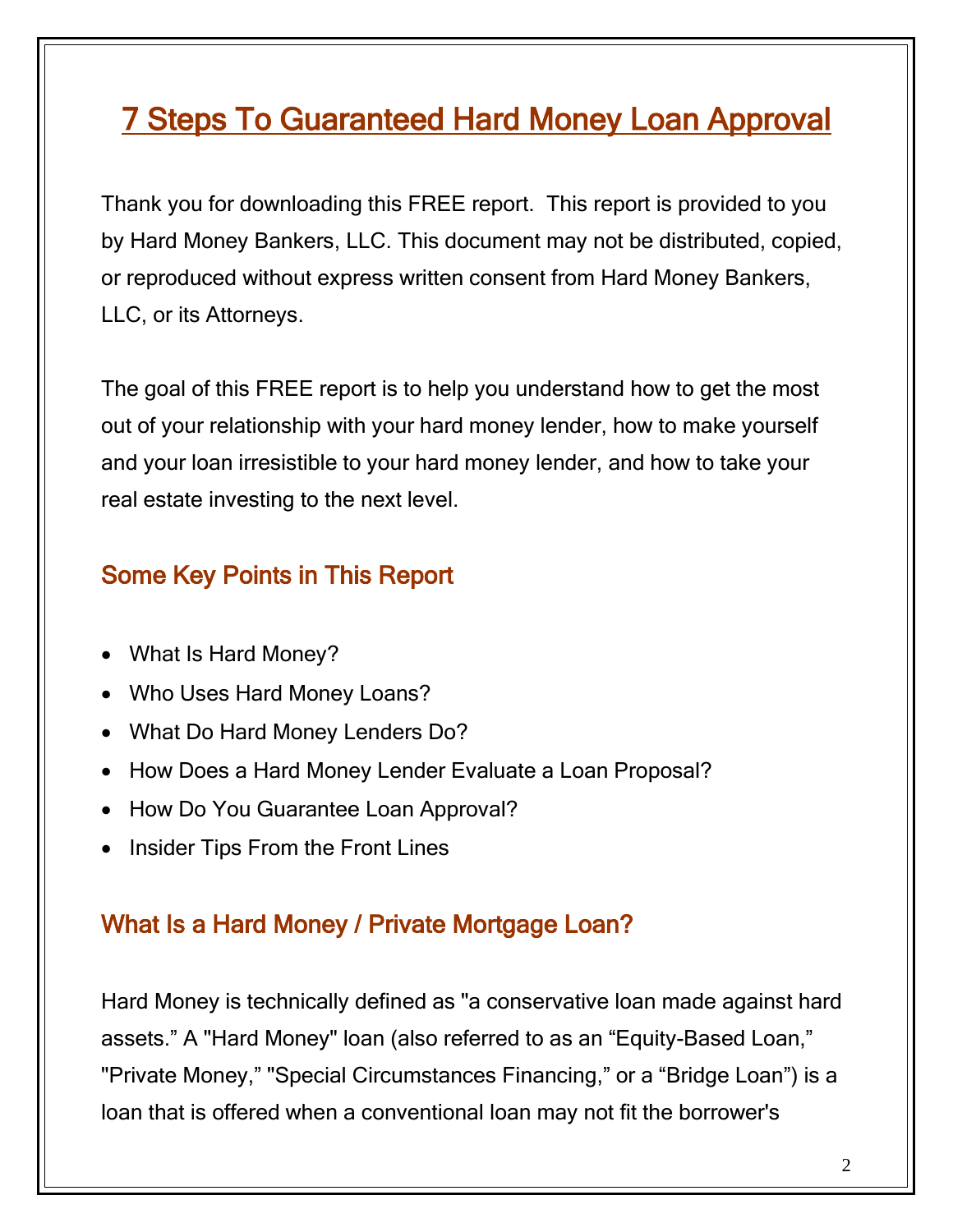lending needs. This generally happens when a borrower needs money to act on a "hot" real estate deal, but does not have time to wait for the stringent and sometimes lengthy underwriting process associated with a conventional loan.

These loans are typically "outside of the box" type deals and require creative financing to help real estate investors fund projects where conventional financing may not be right for the circumstances. Hard money loans are typically fast, flexible, and can go as high as 65% loan-to-value based on the after-repaired-value (ARV). For example, if a house will be worth \$100,000.00 after a complete rehab, a hard money lender will usually lend up to \$65,000.00 total. Thus, if you can purchase the property for \$40,000.00, not only could you get the acquisition money, but also the \$25,000.00 construction money.

The capital for a Hard money loan is generally acquired from private individuals or small companies willing to lend out money for these types of creative deals. Most banks and other financial institutions do not fund hard money loans. Hard money can be utilized in both residential and commercial real estate transactions. Interest rates and points are usually higher with a hard money loan than a standard conventional loan, because the risk of default is deemed to be higher with these types of loans. However, if the real estate deal is structured properly, those higher costs can easily be absorbed into the deal, making the transaction a win-win for both the borrower and the lender. Interest rates paid by borrowers for hard money loans typically range from 12-18% annually, and the exact rate will depend on many factors, including the type of deal, the strength of the borrower, and the current supply of private money available at any given time.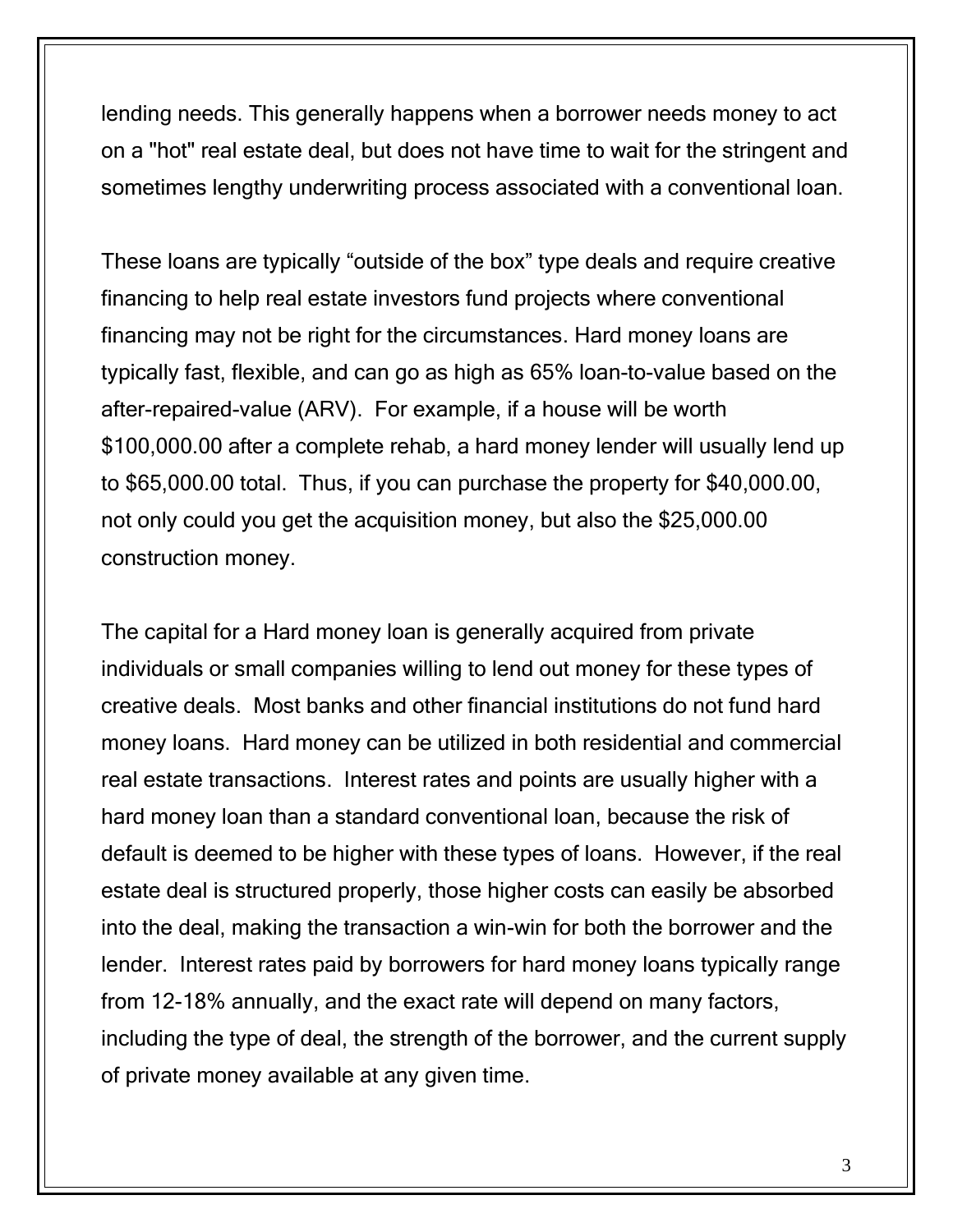#### Who Uses Hard Money Loans?

Hard money loans are traditionally used by non-bankable borrowers, or borrowers who require more flexibility than a bank or other conventional lending institution can offer. Many real estate investors or property owners will utilize a flexible hard money loan if they have a limited time to close on a deal, have an unfinished or un-stabilized property, or need short term bridge capital to carry them through a rough patch. Other candidates for a hard money loan may be those investors or property owners who have some assets or savings, but cannot qualify for conventional financing due to financial hardships in the past, such as foreclosures or bankruptcies.

#### What Do Hard Money Lenders Do?

Hard money lenders, such as HARD MONEY BANKERS, LLC, work with borrowers who need access to quick and easy capital and can provide flexible underwriting, as well as construction money on rehab projects. Because hard money loans are not subjected to the same strict lending guidelines and regulations as conventional loans, they can be closed much more quickly and with much less hassle. Hard money loans can be utilized for several types of real estate projects including:

- Building Acquisition & Rehab
- Land Acquisition & Development
- Investment Properties
- Emergency Cash-Out
- Quick Property "Take-downs"
- Low Loan-To-Value Loans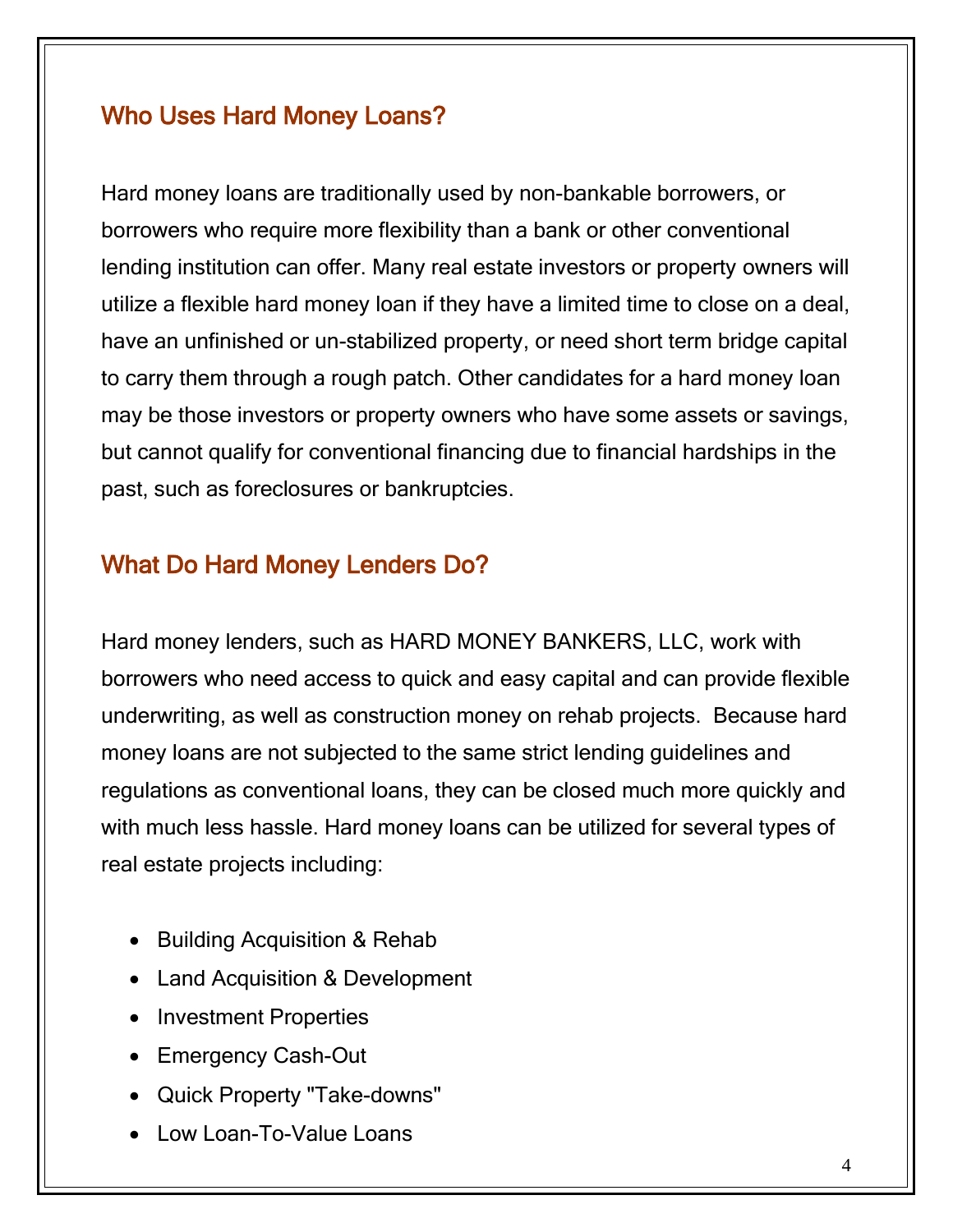- Short-term "Flip" Properties
- Non-bankable Transactions
- Foreclosure or Bankruptcy Bailouts
- Self-employed or Cash-strapped borrowers
- Credit challenged borrowers
- Residential or Commercial properties
- Any Short-Term Financing Related to Real Estate

#### What Are The Guidelines For a Hard Money Loan?

Further into this report, we will explain how to structure your deal and make your loan appealing to the hard money lender, but first let's look at some basic lending guidelines for hard money loans. Although there are many different types of hard money lending programs, the following can be used as a general guideline for determining whether your situation would be appropriate for a hard honey loan. Remember - because hard money lenders are very flexible, these are not hard and fast rules, just guidelines, so even if your situation does not adhere exactly to these guidelines, you may still feel as though you have a good project. If you have some compensating factors in your deal that overcome weaknesses, the hard money lender will be able to help you assess your deal and determine if it is one that fits the criteria for a hard money loan.

#### INSIDER TIP #1

Never be afraid to ask your hard money lender, "What about this deal don't you like?" Or "What can I do to make this deal more attractive to you?" Hard money lenders want to lend as much as you want to borrow. Maybe there is only one or two things you need to do to make your deal a home-run, but you'll never know unless you ask!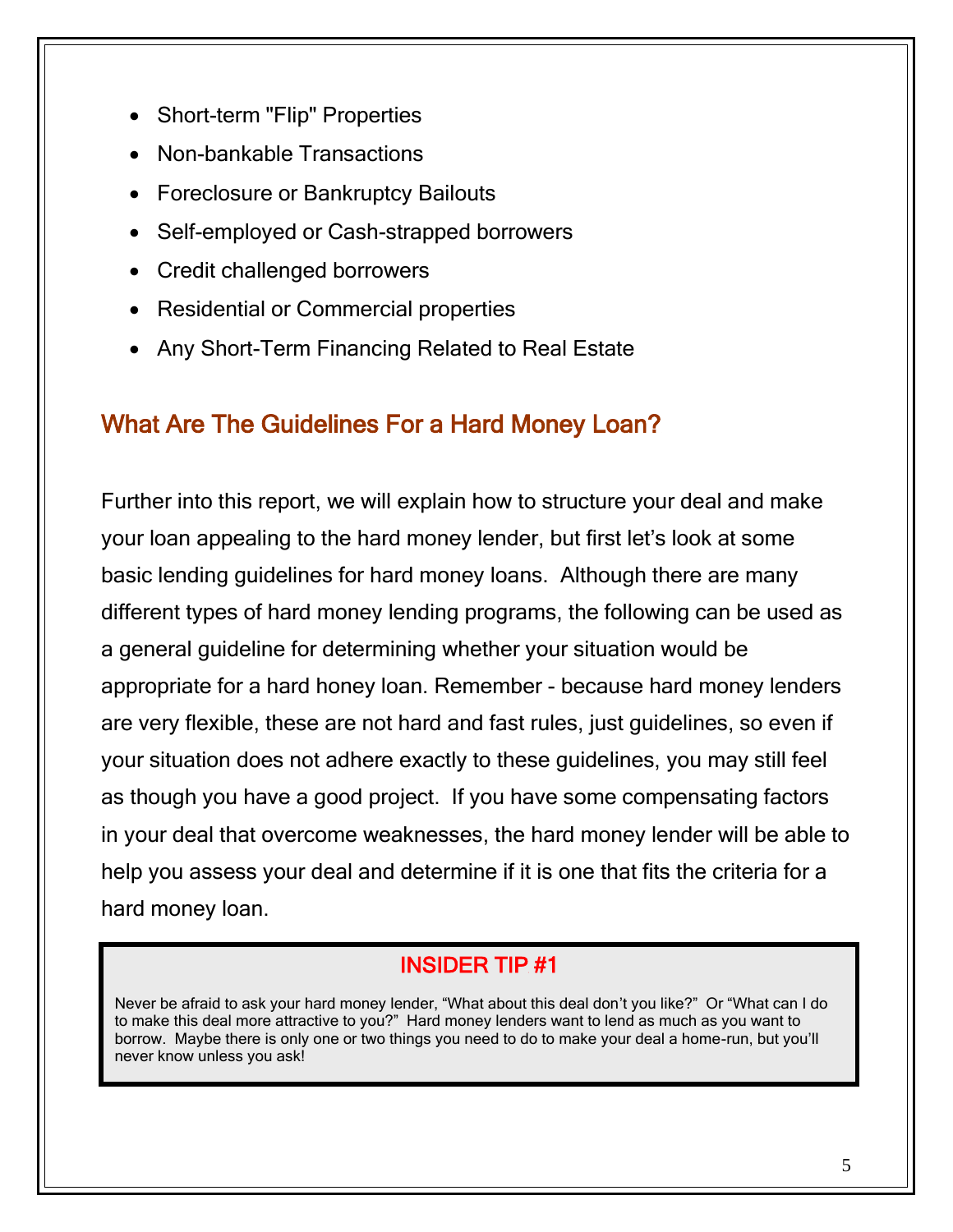Here are some basic Hard Money Bankers loan guidelines:

- Loans are usually up to 65% Loan-to-value (LTV) based off the After-Repaired-Value (ARV)
- 100% of acquisition/construction can be financed
- Both residential and commercial properties are permissible
- Low credit scores or no income are acceptable
- HMB welcomes foreclosure/bank REO properties
- Interest only and "no payment" options are available
- All loans must be for business or investment purposes (HMB does not lend on primary residences)
- HMB can handle cash-out refinances of land or existing structures

#### How Does a Hard Money Lender Evaluate a Loan?

Unlike conventional lenders that use complex credit score and income formulas, along with volumes of strict underwriting guidelines, hard money lenders utilize basic, flexible, common sense underwriting to analyze each deal. Every application is viewed from many creative angles to determine whether the property and the borrower are properly suited for a hard money loan. Different hard money lenders look at things very differently, and like different types of deals. Make sure to understand what types of deals your lender is looking for.

#### INSIDER TIP #2

Ask your hard money lender what their "sweet spot" is. Every lender has a different niche, and you don't want to waste your time applying to a lender that doesn't like your type of deal. In what geography do they lend? The city or the burbs? Do they like land or just structures? Residential or commercial? A good lender will have no problem telling you exactly what types of loans they are looking for.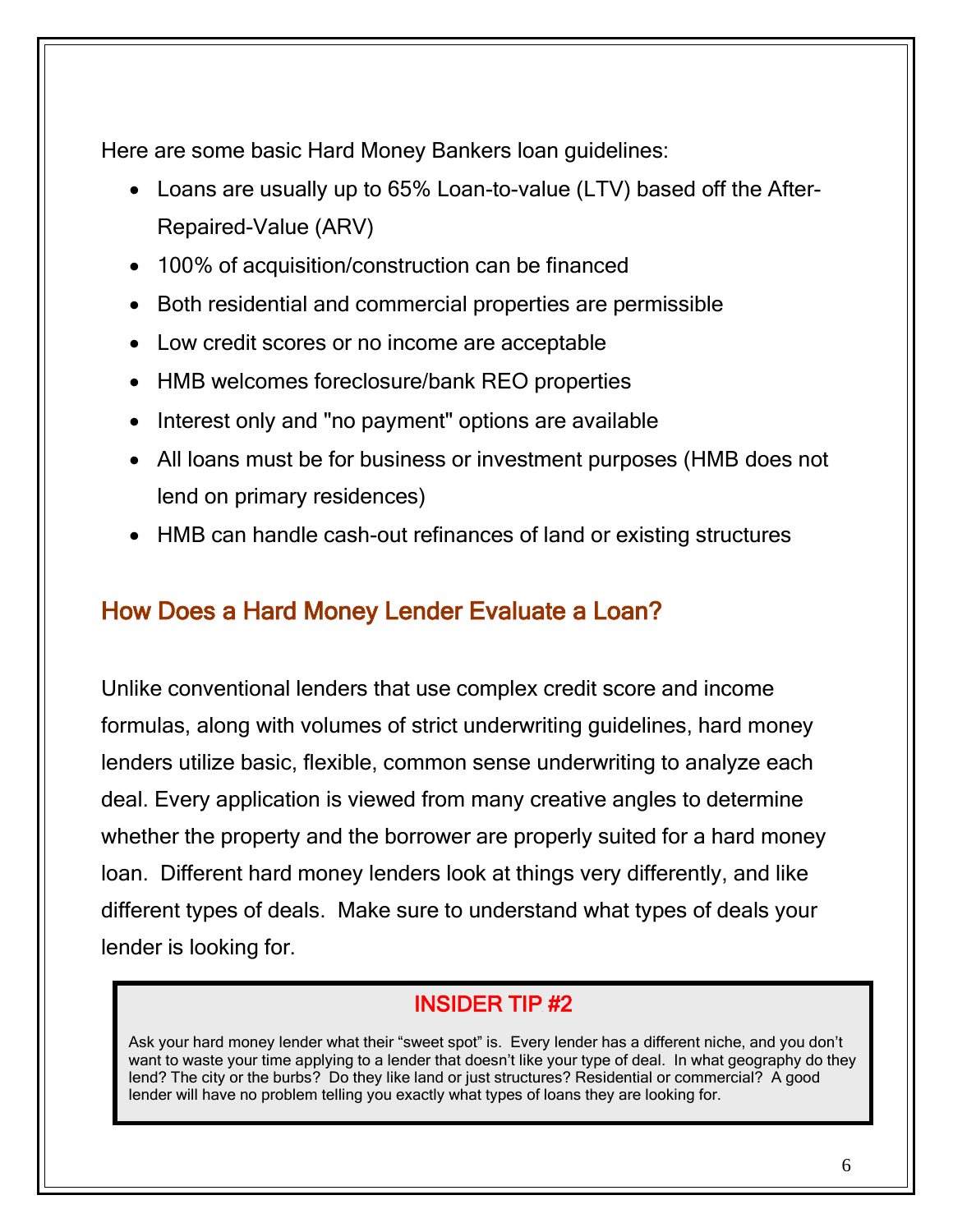So what is "common-sense" underwriting? At HARD MONEY BANKERS, we follow the time-tested evaluation of the "4 C's" – that being 1) Collateral, 2) Character, 3) Capacity/exit strategy, and 4) Credit. Let's take a look at each of these from the eyes of a hard money lender to allow you to better understand how to increase your loan worthiness. Always remember that these factors are evaluated to make sure the deal is profitable and secure to both the lender and the borrower, so if the loan is denied, it is a good idea to understand in which category your deal fails so you will know how to better improve your chances of success in the future.

1) COLLATERAL -- What is the value of a property from a sales and/or income approach? Typically, valuations are done through sold comparables, appraisals, and BPOs (Broker Price Opinions by real estate agents). Hard money lenders will also perform physical site inspections. Hard money lenders don't use traditional "appraisal" evaluations based upon a 180 day marketability study. That's what banks use. Rather, your hard money lender will want to know how much your property would fetch in 30 or 60 days in the current marketplace. If there is a default and a foreclosure, the lender wants to resell the property fast, get the private investor's money back, and put that money back out into other loans. They cannot afford to lose money in any deal, so they are very conservative in the evaluation of property.

#### INSIDER TIP #3

Never, Never, Never try to misrepresent the value of your property. Hard money lenders are conservative. They lend on property based upon conservative values to ensure their money is safe. Hard money lenders will ALWAYS do their homework and determine the "true" value of your property. Thus, it doesn't do any good to try to hide or overstate it – the lender will figure it out.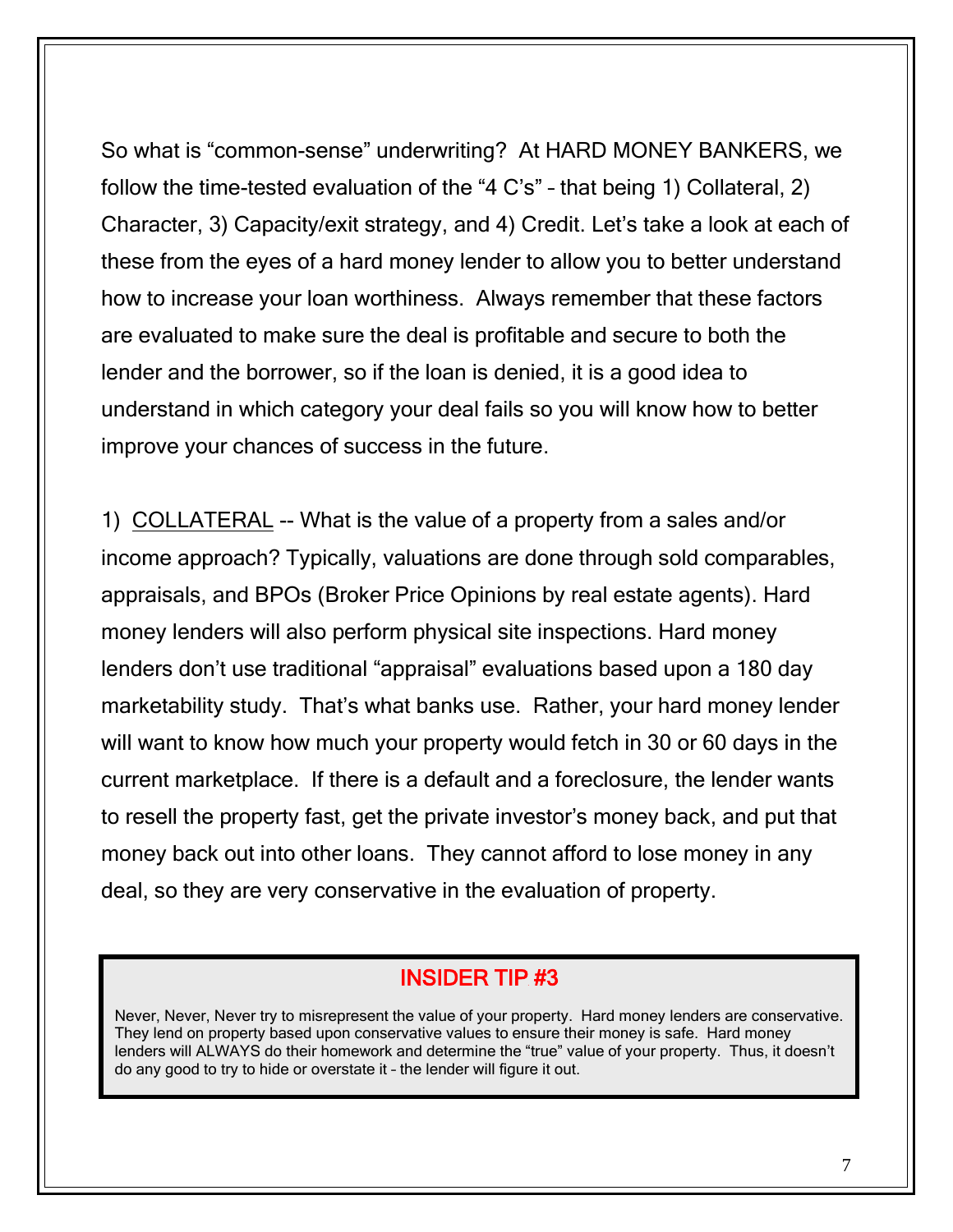2) CHARACTER – Banks aren't able to look you in the eye and determine your character like in the old days of banking. That's why they had to develop complex credit and income formulas to determine your creditworthiness for a mortgage. Fortunately for hard money lenders, they can look you in the eye, talk to you on the phone, and get a good feel for whether you are a worthy borrower. So for hard money lenders, this is a *big* factor. Here are some questions the lender will ask about you:

- Does the borrower have experience investing in real estate or managing rental properties? Lenders are very cautious about high risk borrowers, such as a real estate investor seeking financing for their first rehab project.
- Does the borrower possess excellent communication skills? Lenders prefer to work with a borrower who is readily available and accessible. A lack of communication in initial loan negotiations represents a caution flag to lenders; if a borrower is not accessible initially, lenders see that as a potential for problems should the loan default.
- Is the borrower conscientious, reliable, and honorable?

The hard money lender will scrutinize each borrower, property and loan documentation thoroughly in an effort to ascertain that all information disclosed during the application process is legitimate. Therefore, be certain any documentation you provide the lender is accurate, professional, and presented to the lender in a timely, organized manner. Later, we will explain how to do this.

3) CAPACITY/EXIT STRATEGY – Your hard money lender will analyze your financial abilities to both make any anticipated loan payments and get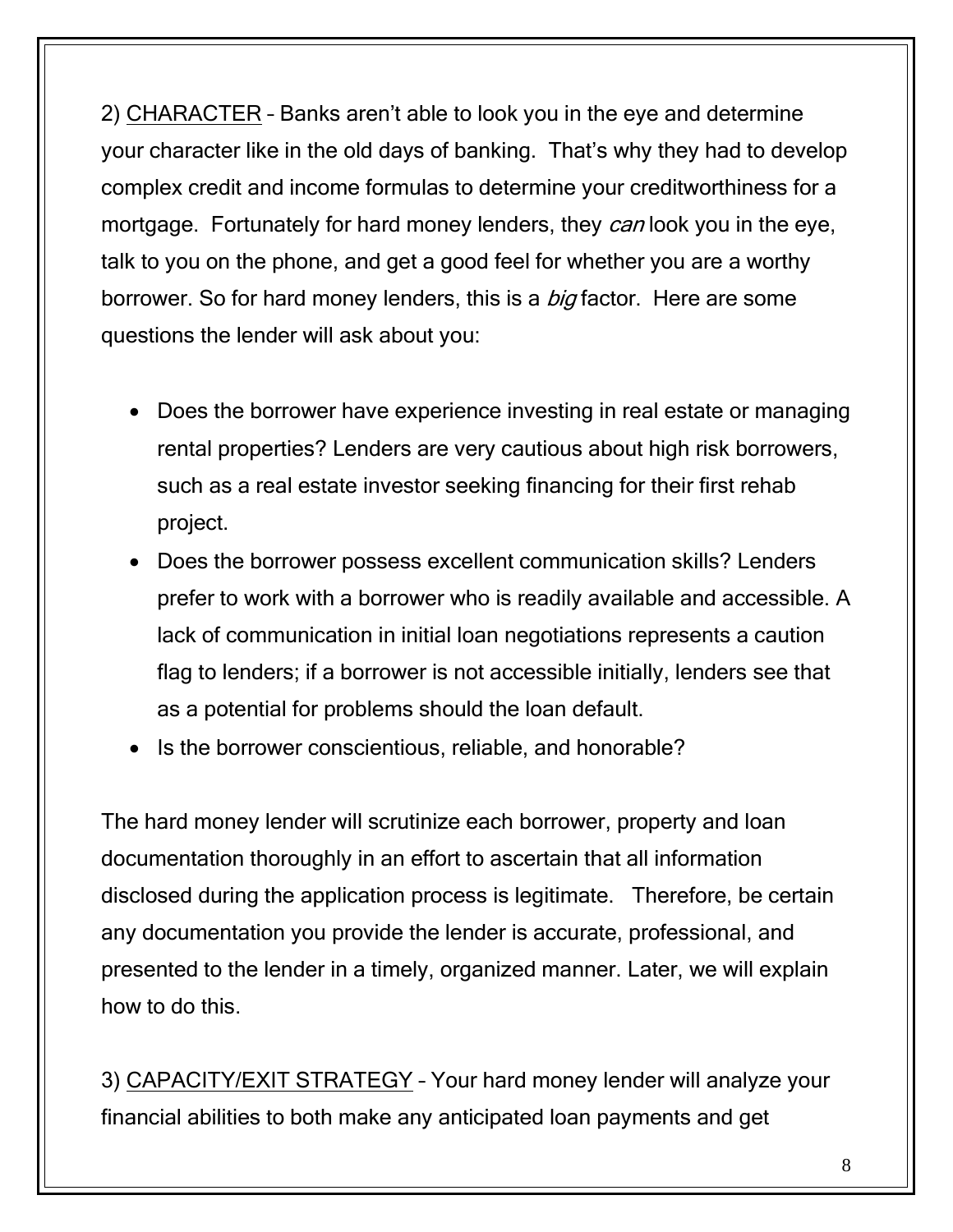yourself out of the deal. For instance, if you have a poor credit score and limited income, yet you seek a loan you claim that you are going to "refinance" in 6 months, both your capacity and your exit strategy will be questioned. Some of the questions you may be asked are:

- What is Your Exit Strategy?
- Will You Sell or Refinance?
- What is the Timeline for Your Project?
- Is This Project Realistic and Doable?
- What Is Your Repayment Plan For the Loan?
- Can You Verify Income, Available Cash, and Assets?

The goal of the hard money lender in asking these questions boils down to the following: The lender will want to know that you have the ability to exit the loan prior to approving the loan. This is absolutely critical to ensuring the loan is repaid on-time.

4) CREDIT -- A hard money lender will often review your credit history, including your current credit score, when assessing your loan request. If you have foreclosures, bankruptcies, liens, or collections, you will be asked to provide necessary background for those items. Your current and past reliability in loan repayment will be reviewed. Hard money lenders do not rely solely upon your credit history to determine your loan approval status, but it does help them to determine your ability to repay the loan and your credit worthiness.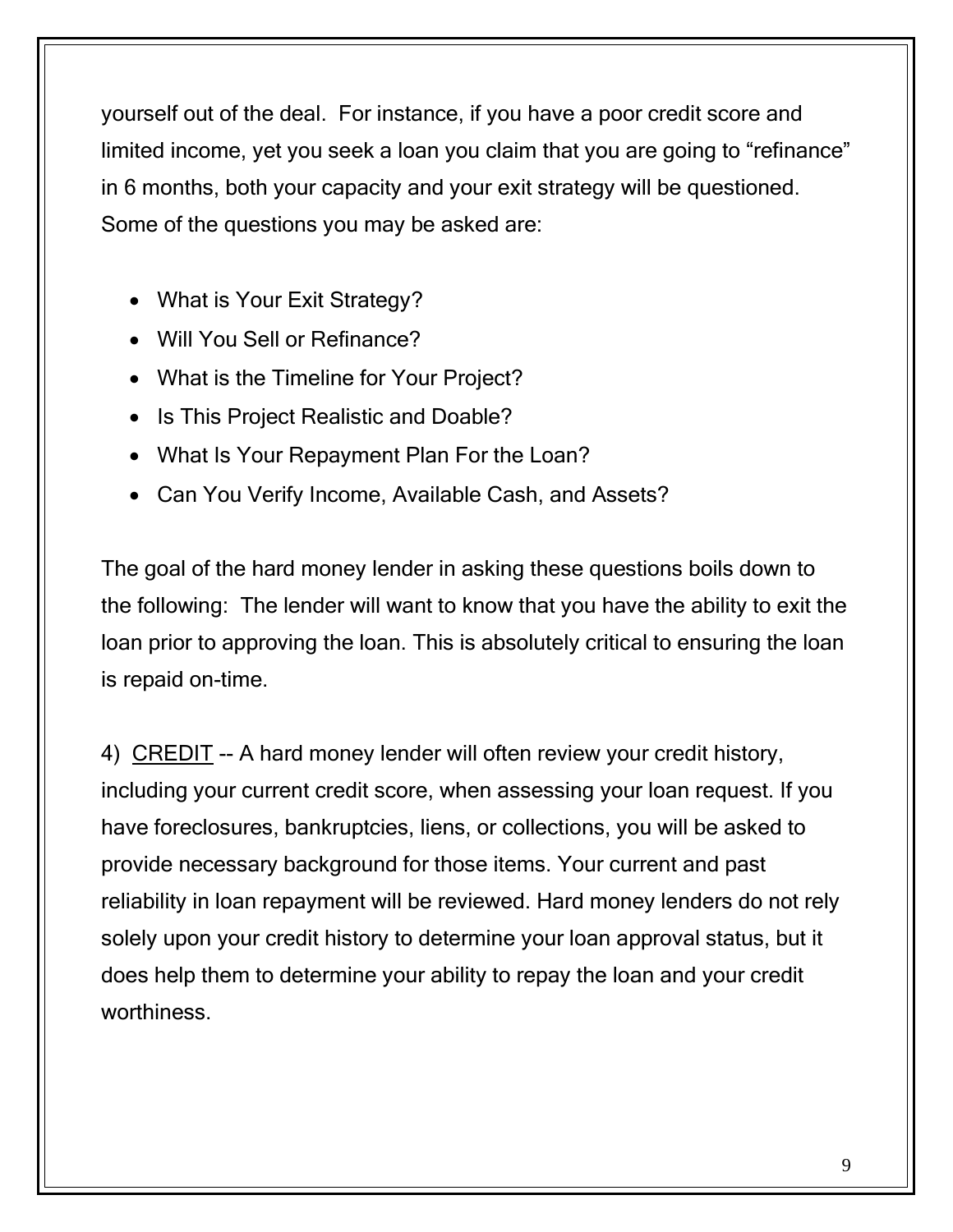#### INSIDER TIP #4

Credit isn't everything, but it tells a story. At HARD MONEY BANKERS, we realize that one reason you may need a hard money loan is because of credit issues. That is why it is not the most important underwriting criteria. But recognize that is will be used in understanding your character. For example, did you lose a job? Get a divorce? There's always a story behind a credit report and we want to hear it.

#### SEVEN STEPS TO GUARANTEED LOAN APPROVAL

Now that you have been introduced to hard money, what hard money lenders do, and how they will evaluate you and/or your property, let's take a look at the 7 KEY steps to guaranteed success in your loan approval process:

#### STEP 1 - Find the Right Project

When you meet with a hard money lender, you should have your project mapped out in full detail with profit forecasts. Acquiring real estate for profit is a business unto itself and beyond the scope of this report, so we won't go into detail on this aspect. What we will offer here is key advice to "Follow Your Formula." Hard money lenders want to see that you have a proven, repeatable formula, and that you follow that profitable formula, as that has proven over and over again to be the key to success in real estate. At HARD MONEY BANKERS, we have seen too many investors start down the road of farming one area of real estate and buying property in one way, then flipping to another way, then another way. This, unfortunately, often leads to failure in real estate investing because the investor never masters one method before moving on to the next. So make sure you "do what you do best, perfect it, and do it over and over again."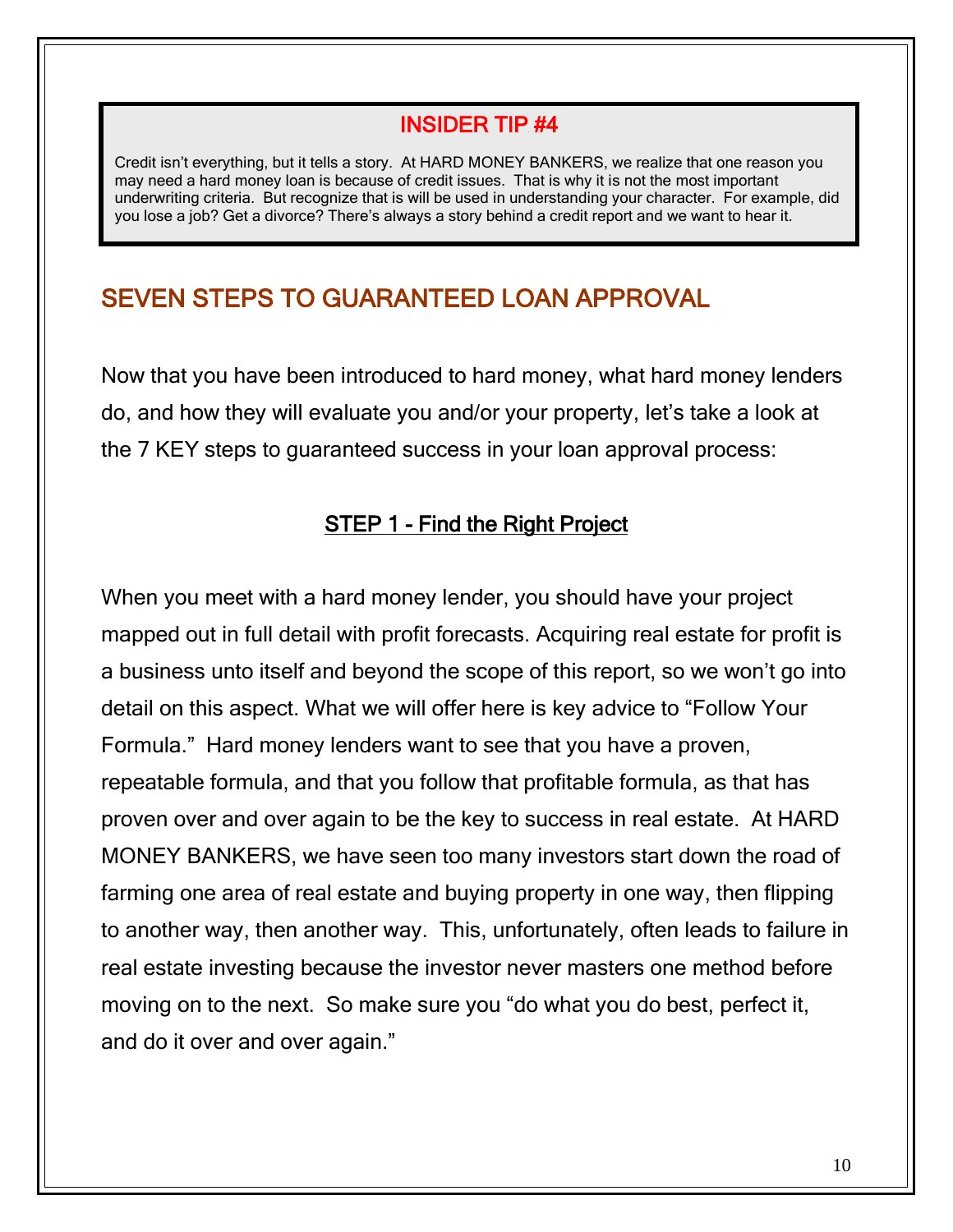Real estate counselors and successful investors often use a rigid formula of "65% of ARV (after-repair-value) minus construction costs" to determine the price to pay for a piece of real estate. This is a good formula to utilize as a first step when considering a purchase. You should also realize what type of projects best fit your skills and knowledge; ground-up construction, single family homes, condos, city or suburb investing, light rehab, multi-unit. Knowing where to search for your preferred type of project is also essential: MLS real estate, Bank REO's, short sales, estate sales, or other avenues should be researched and pursued.

In conclusion, before you start applying for hard money loans, make sure you know your individual success formula. Hard money lenders want to know what that is. And if you don't have one, it may be a great idea to join an investor group, network and educate yourself, or even get a mentor who can help you develop your own profitable formula. In fact, if you need referrals to these types of organizations, your hard money lender will be happy to refer you to them.

#### STEP 2 - Executive Summary with Exit Strategy

When you approach a hard money lender with a project, it is crucial that you know your plan and are able to explain it concisely. A hard money lender will be further impressed by a short write-up, also known as an Executive Summary. An Executive Summary typically includes the amount of your loan request, the reason for your request, a timeline of the property or project including how much cash you've invested, the date it was acquired, and the cost. The Executive Summary does not need to be lengthy (in fact, if it's too long, it most likely won't get read), but it should be very detailed. Your exit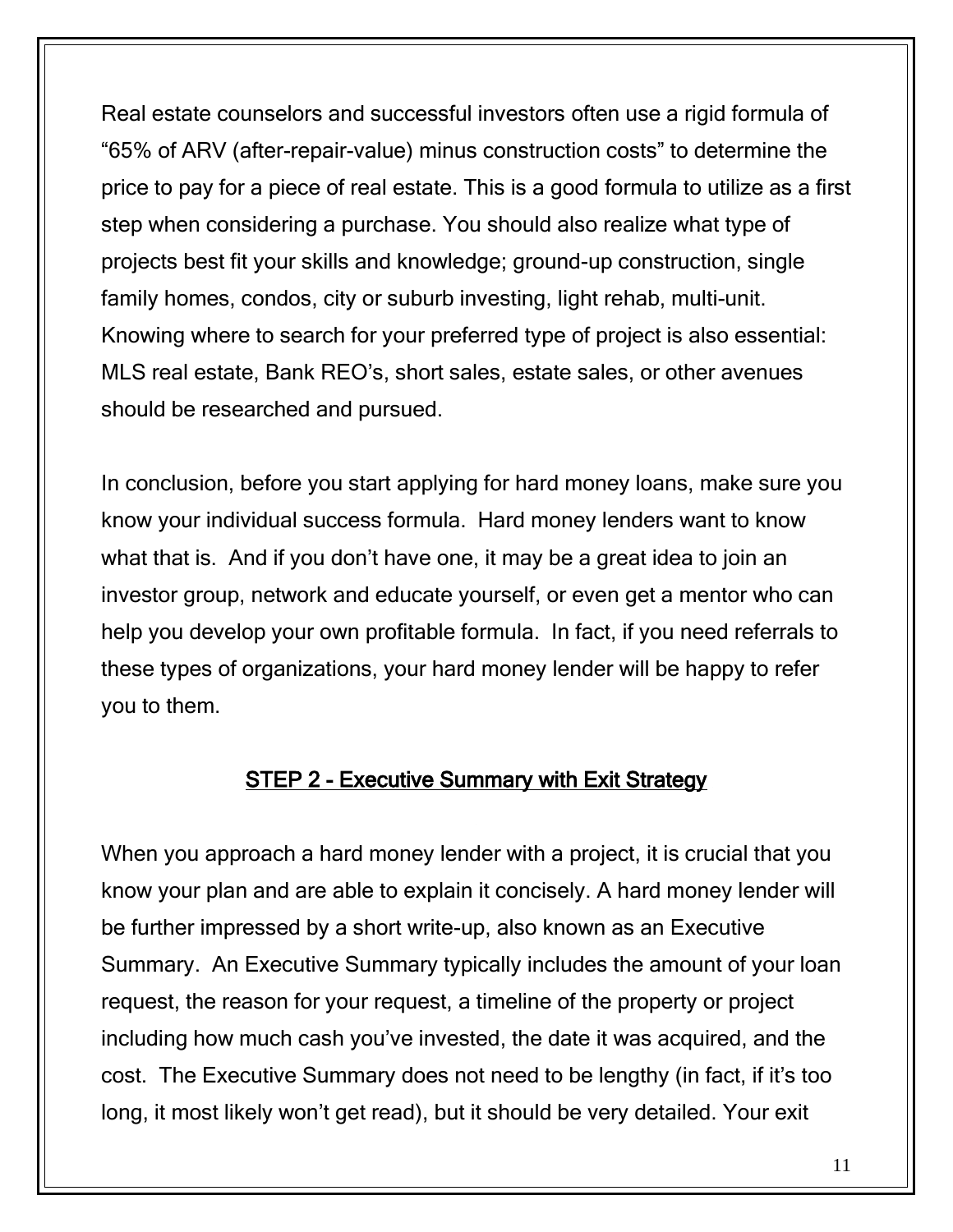strategy is of vital importance because, as previously mentioned, most hard money lenders are not in the business of acquiring property, and they do not want to own your property. They expect performance and repayment according to the loan terms. If you need an example of a well-written Executive Summary, contact HARD MONEY BANKERS and we will gladly provide you one.

#### INSIDER TIP #5

As of 2009, the easiest and most successful exit strategy, and the one most successful investors are using, is the quick rehab and re-sale to a homeowner. Getting a refinance on an investor property is very difficult in today's banking environment, so if your exit strategy is to buy, hold and refinance, it will be viewed with great skepticism by the lender unless you have strong credit and financials.

Your proposed exit strategy should be "in line" with your credit, financials, etc. Make sure you clearly spell out to the lender whether you will be: 1) buying, rehabbing and reselling; 2) buying, holding and refinancing; 3) buying, holding and paying loan off through other resources (inheritance, other business venture, sale of other property, etc.)

#### STEP 3 - Full Loan Application

#### (Including Personal Financial Statement and Schedule of REO)

It is often assumed that hard money lenders look only at the property's value without assessing the borrower's personal financial situation. This may still be true with some hard money lenders, but most private lenders in today's environment, including HARD MONEY BANKERS, will review your financials. This is done to ensure that you have the capacity to repay the loan if you end up holding the property longer than expected and to help ensure the hard money lender does not end up owning your property. Your financial portfolio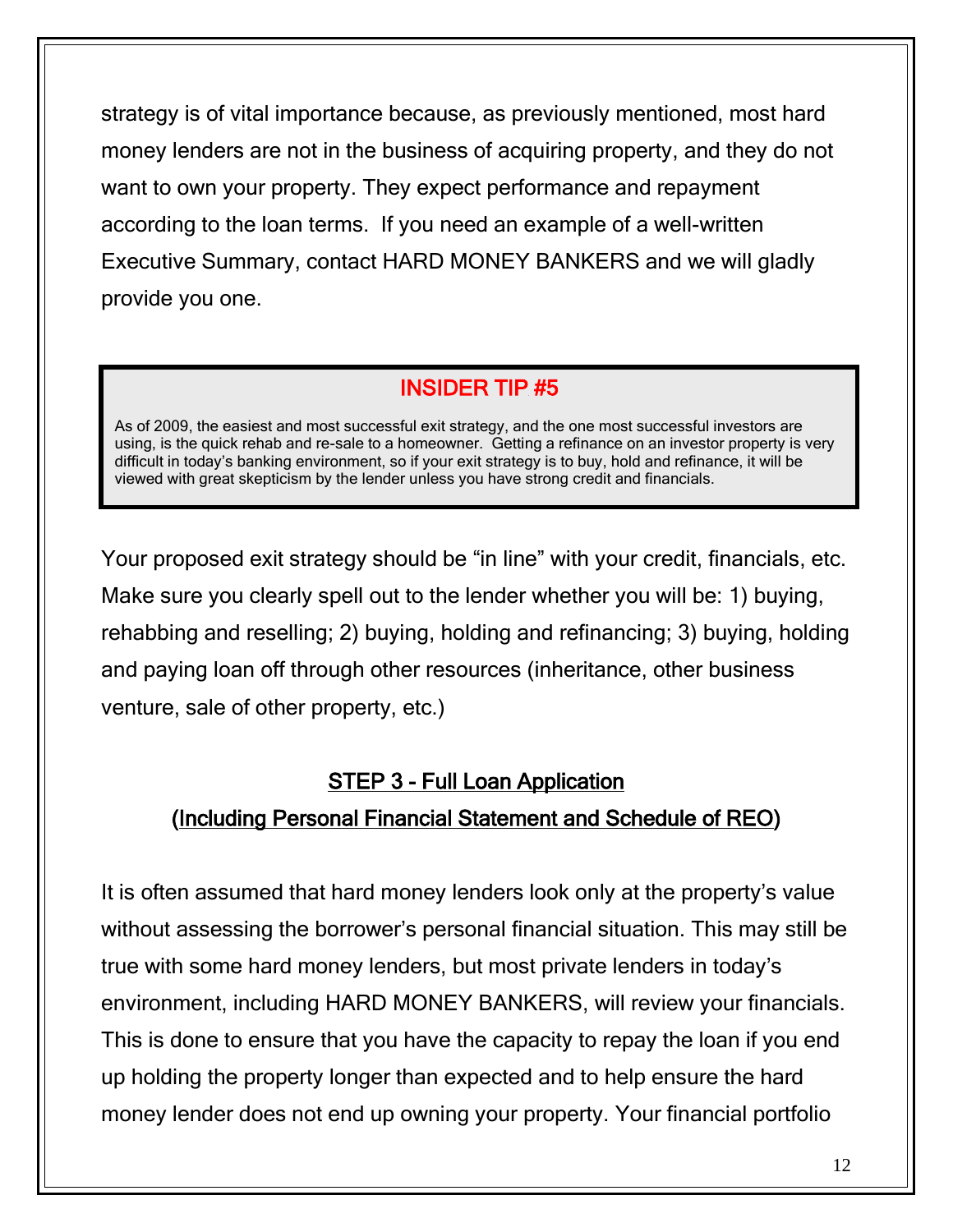should include any real estate owned, whether a primary residence, a rental property, commercial property, or undeveloped land. If you are experiencing a cash flow problem, you can offer another property as collateral (often termed "cross-collateral"). Providing a detailed and accurate summary of your financial status will improve your chances of successfully securing a hard money loan. If you require a loan application, you can utilize ours located at the bottom of the page on this link

<http://www.hardmoneybankers.com/loan-application>

#### STEP 4 - Comparable Sales and Pictures of Property

At HARD MONEY BANKERS, we believe there can never be enough pictures. Chances are you already have this information if you are analyzing numbers and considering purchasing a property, so why not send it to the lender? Some lenders, including HARD MONEY BANKERS, have MLS access and can acquire comparables in minutes. If your proposed ARV (afterrepair-value) matches up with the lender's, that makes a good impression. If the lender does not have MLS access and relies upon appraisals, pictures and comparable sales data, sending this info over will make the lender's life that much easier. Today's digital technology makes sending a picture of the property an easy task and can greatly expedite the loan approval process. Pictures provide a clear insight of the property, what work is required. And don't forget to take pictures of the surrounding homes and neighborhood, as that will be very valuable to the lender in determining whether your property is located in a nice area with strong resale potential.

#### STEP 5 - Contractor Estimate and Scope of Work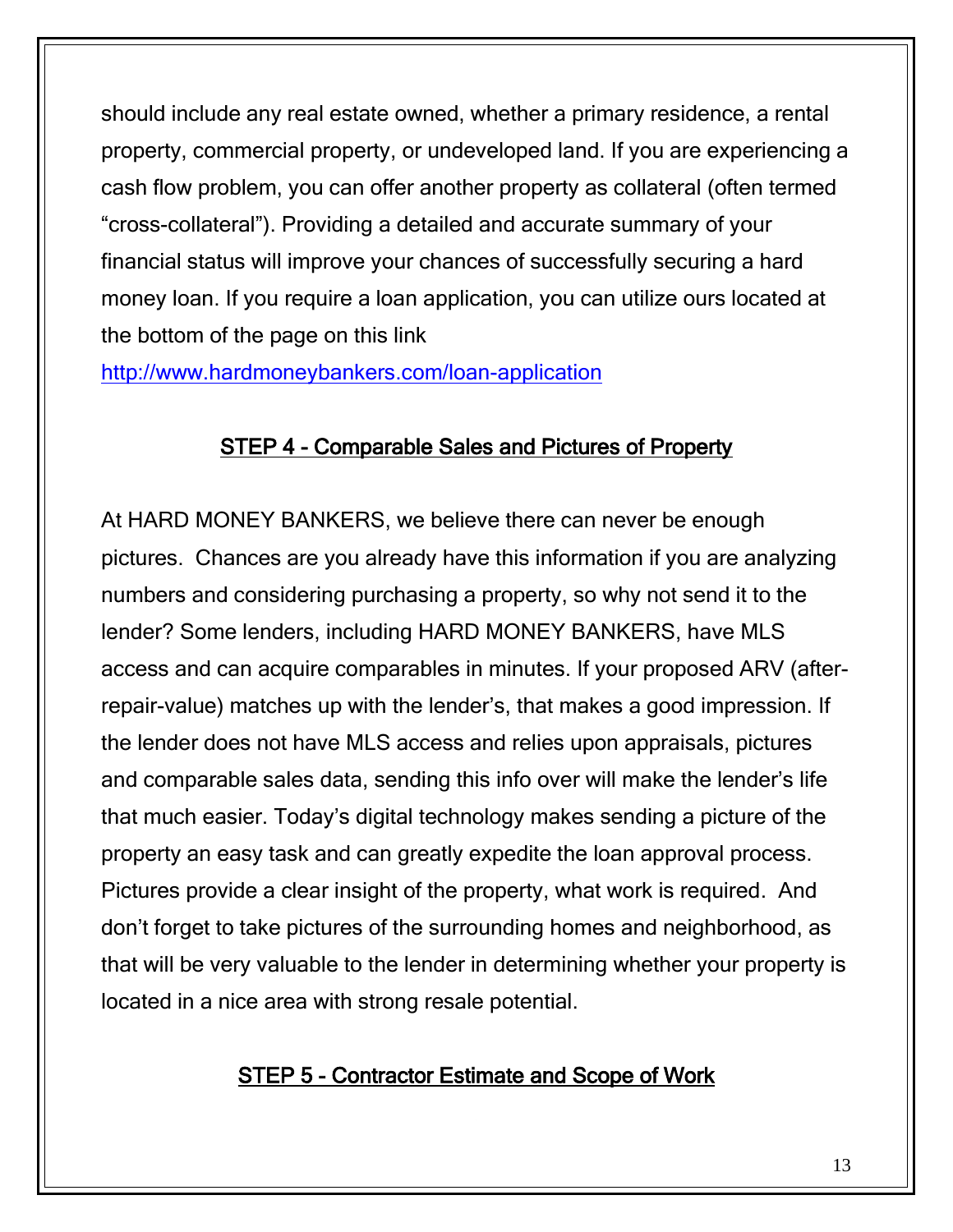Unless it's a "paint and carpet" type of rehab project, have your contractor look over the property and provide a detailed cost breakdown for rehab and repairs. Quite often these figures will differ substantially from your original estimate. It is to your advantage to have a firm estimate in hand before ratifying a contract with the seller. Provide the hard money lender with a draw schedule of projected work, as well as the cost and timeframe. And make sure that any estimates from a contractor are in writing. Also, make sure you are using licensed contractors and sub-contractors. If you don't, this could cause many different problems, and hard money lenders don't like problems.

If you need a good example of a draw schedule and scope of work form, contact HARD MONEY BANKERS and we would be happy to provide that to you.

You will also need to closely evaluate all the neighborhood properties to make sure that once the work is completed, your property will sell at or near the same price as you originally projected.

#### INSIDER TIP #6

Make certain all your projected improvements to the property are "on par" with the surrounding neighborhood. If your rehab is below par for the neighborhood, you may not be able to sell the property at the price you desire. If you over rehab, you will have wasted money on unnecessary and expensive materials.

#### STEP 6 - Bring Something of Value to the Table

You will not need all of these elements to get your loan approved, but you will most likely need one: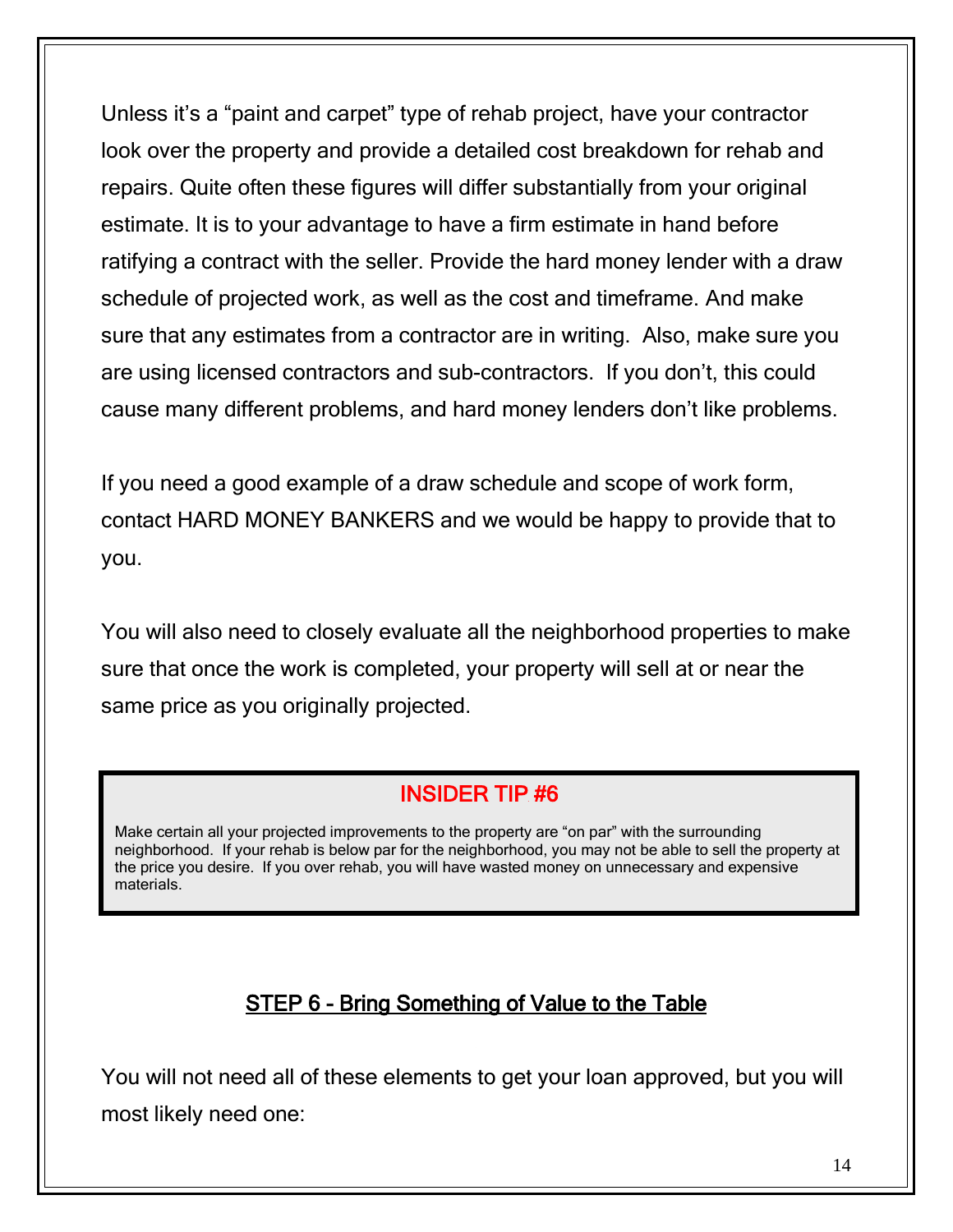- Cash
- Cross Collateral
- Credit
- Experience (or Experienced Partner)

Cash - the old adage "money talks" applies here. If you own several liquid assets you are viewed as a low-risk borrower. Quite simply, it demonstrates to the hard money lender that you are a good saver, know how to manage money, and can afford the loan payments. It also demonstrates to the hard money lender that in the event something goes wrong costs, i.e., longer holding time on property, higher than expected construction costs, etc., you will be able to handle those problems and won't end up in default. Make certain to include all your cash accounts on your loan application.

Cross-Collateral - as referenced previously, cross-collateral (meaning other real estate or collateral that has substantial equity), can sometimes take the place of your cash contribution. With sufficient cross-collateral, you may be able to leverage, or "buy into", projects with no out-of-pocket cash. Remember to include any other real estate that you own on your loan application. Or if you have substantial equity in other assets (boats, planes, government bonds, etc.), you may be able to use those to replace cash.

Credit – most hard money lenders understand that credit is not the sum total of who you are, and don't use this as a primary factor in deciding on loan approval, but it provides a moral compass for the lender. If you have an upstanding credit history, have always paid on time, and have always repaid your loans, this assures the lender that you are likely to honor any outstanding contracts with them as well. This is a crucial point for a lender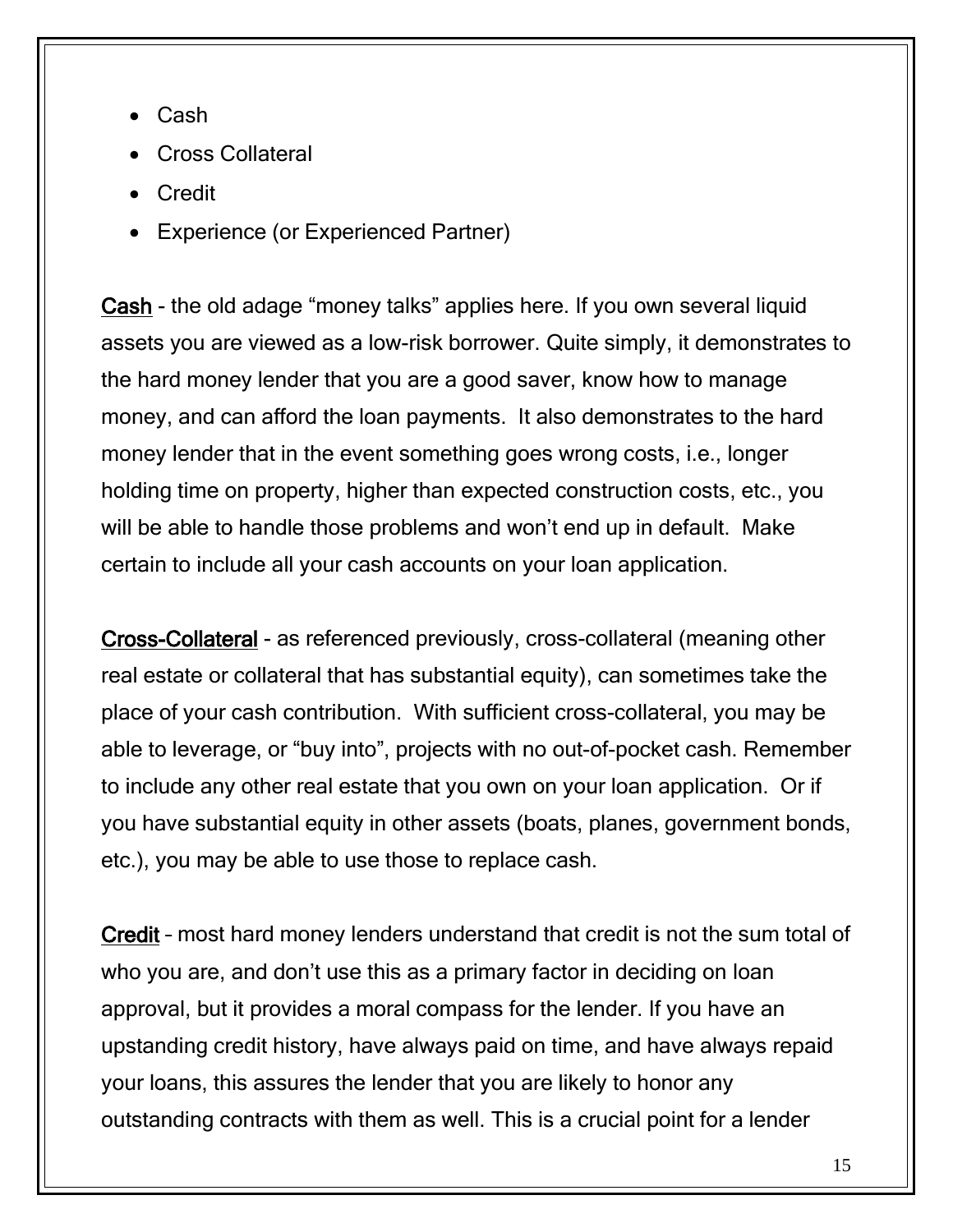who wants high performing loans, and it can override other weaknesses, such as poor cash flow.

Experience (or Experienced Partner) - If you do not possess any of the elements above, then your strongest asset will be an experienced business partner who does. If you excel at finding profitable projects, you will find a good number of people who are willing to work with you. Ideally, if you excel at finding profitable projects and also possess the ability to oversee and complete the project, you will find it easy to secure a wealthy business partner. And that looks good to a hard money lender.

#### STEP 7 - Perform! Perform! Perform!

Performance reveals to the hard money lender how reliable you are. It is crucial that you are accessible and responsible. And performance does not just mean making payments once the loan is in place. Performance starts the minute you contact the lender and make application. The lender will make very fast judgments about your ability to repay the loan based upon simple things you do such as:

- Returning phone calls and emails promptly;
- Answering any and all questions of the hard money lender truthfully;
- Staying organized and providing all requested documentation and information to the lender quickly and in a very organized fashion.

Think about it this way: Hard money underwriters are people too. Who are they going to be more likely to deal with: people who don't answer their phones or people who do? If you are honest and open with your lender, help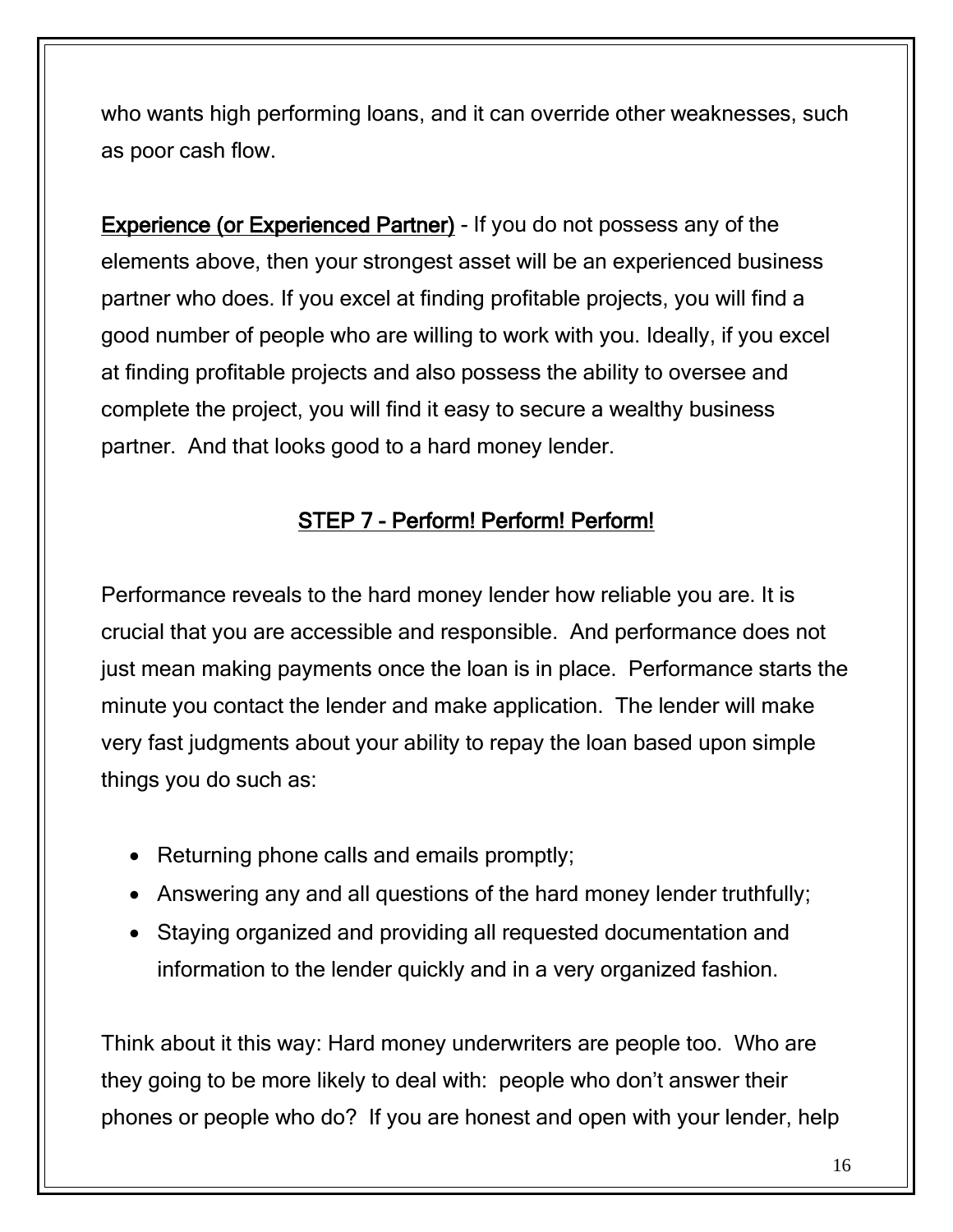the underwriter get through the application process quickly and in an organized fashion, and communicate effectively, your chances of success increase dramatically.

Once you have an active loan, it is absolutely critical that you finish your construction on time, make your monthly payments, and stay in close contact with your lender if you wish to have any other loans approved.

#### INSIDER TIP #7

Your relationships are everything! Whether it be with other investors, contractors or lenders, the key to success in real estate is to acquire and maintain long-term relationships with other people in the industry doing business. If you are known as a person of integrity and have a strong network of successful people on your team, your hard money lender will be asking to do business with you, not the other way around!

HARD MONEY BANKERS, LLC has a fully qualified staff of legal and finance experts. We are a full service hard money company, and work with both borrowers and capital investors to coordinate successful real estate transactions. We represent millions of dollars of private capital and provide turn-key solutions for our capital investors by providing them deal flow, underwriting, title work and closing, and loan documentation and servicing. Our mission is to simplify the hard money process for both the lender and the borrower and make the entire lending process as smooth and effortless as possible, while maintaining the highest levels of honesty and professionalism. Our loan and payment terms can be structured to allow for a broad range of flexibility. We do not subscribe to stringent lending guidelines as we believe each borrower and project is unique and, if structured properly, can prove prosperous for both parties.